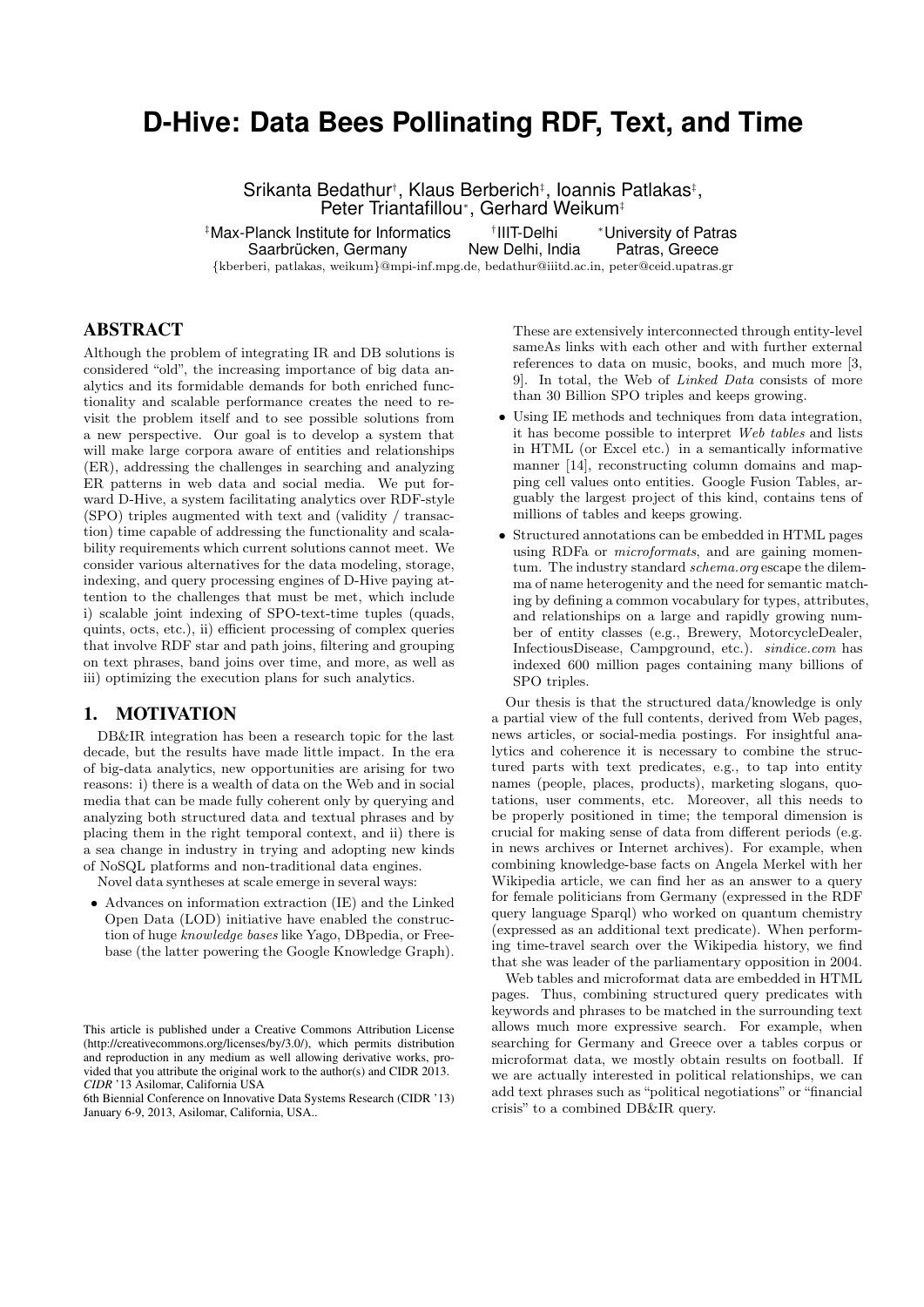# 2. USE CASES

Combining RDF-style (SPO) triples with text (X) and time (T) supports use cases from different domains. We sketch some of them, with needs for both interactive querying and analytical reporting.

Politics. Catchphrases such as "small business owners" or "euro zone stability" are widely used in political speeches. An analyst may want to find all occurrences of such phrases in a Web, news, or social-media corpus and aggregate them by the quoted politician, her/his party, co-occurrences with a particular topic or entity, and so on. A first step could be to formulate/generate a SPOX query combining structured predicates over automatically extracted triples with textual predicates: ?p memberOf ?y . ?y type politicalParty . ?p quotedInMedia ?m {"small business owners"} where the

SPO pattern with the additional text predicate requires phrase matching in the proximity of wherever matching SPO triples were extracted.

Celebrities. Tabloid writers and readers are interested in tracking the lives of entertainment stars. We could analyze how Tom Cruise's romantic affairs (true or speculated) coevolved with his starring in blockbuster movies, and find out what people wrote about these at the time when they were reported. This requires collecting SPOT data (after running extensive IE over (social) media postings) by a query like Tom\_Cruise actedIn ?m ?t1 . Tom\_Cruise romanceWith ?p ?t2 where ?t1 and ?t2 are time intervals extracted from text, and subsequently joining the resulting quads by a temporal band join on the timespans. This result then has to be extended with text snippets in the proximity of where the matching SPOT quads appear, as a basis for further analysis.

Health. When worried about their health, people tend to consult Dr. Google. Often, though, they are not familiar with medical terminology (e.g., "ulcerative colitis"), but instead use colloquial terms (e.g., "chronic bowel irritation"). Suppose a user wants to find medications for some health issue and learn about their side effects. This could be expressed by the query (via GUI or speech-based UI):

?drug medicationFor ?disease {"chronic bowel irritation"}. ?drug hasSideEffects ?x

The point here is that the user's vocabulary can be directly used as a text predicate combined with an SPO triple pattern. This is in contrast to an RDF-purist's approach that would require expressing the disease in the explicit terminology of the underlying data or knowledge base (e.g., with a triple pattern like ?drug medicationFor Ulcerative\_Colitis).

Sports. Millions of sports afficionados like to see statistics on the effectiveness of particular player combinations. Given a corpus of SPO-annotated soccer match reports, users may want to know how successful a specific set of midfielders (e.g., Xabi Alonso, Sami Khedira, and Mesut Özil) were in assisting their favorite striker (e.g., Cristiano Ronaldo). This task requires and may need to consider the time dimension as well (e.g., comparing different seasons).

Products. Business analytics on entertainment products has similar requirements. For instance, how do products like Samsung S3 and iPhone 5 perform in the market and compare in consumer opinions? Modern analytics needs to consider consumer comments on review sites and other socialmedia postings. Again, this requires querying, aggregating, and analyzing SPO triples together with surrounding text and the temporal dimension.

## 3. ARCHITECTURAL ALTERNATIVES

To manage combined RDF+text+time data and to support the outlined use cases and other applications, various system architectures are conceivable: high-performance systems for SQL, XML, or RDF; NoSQL key-value stores such as HBase and Cassandra; NoSQL document stores, such as MongoDB or CouchDB; queryable map-reduce platforms, such as Hive [12], HadoopDB/Hadapt [2], Hadoop $++$  [7], or Shark [8]; parallel engines for JSON objects such as Elastic-Search; text engines extended for semistructured data such as Solr; and, of course, hybrid combinations of all these. Each of these design choices comes with its own idiosyncrasies and limitations regarding the combined functionality & scalability challenge.

Traditional systems like relational engines with ADTs for textual and spatio-temporal domains or XQuery Full-Text provide sufficiently rich functionality. However, for the kind of schema-free data that we consider (with hundred thousands of different predicates/relations/attributes), they fall short of scaling out to massive data on many machines. RDF engines [1], key-value stores, and Hadoop extensions may scale well for simple workloads like star joins on SPO triples, key-value lookups, key-based grouping, and keyword search, but fail to support complex workloads with long join chains, band joins (e.g., for temporal analytics), or advanced text predicates with composite phrases (e.g., entity names, quotations, slogans), linguistic annotations (e.g., part-of-speech tags), or text proximity search. Extended text engines lack support for joins and other relational operators. Finally, hybrid solutions pose big burdens on application programmers if code needs to be written against federated interfaces.

## 4. D-HIVE DATA MODEL

In principle, we could adopt a relational data model or an XML-based model, the latter having the advantage of coming with text-document support. However, these are very generic models, not specifically targeted to the kind of data that we consider: SPO triples, keywords and phrases, timestamps. Mapping RDF triples onto relational systems has not been successful, introducing either a super-sparse universalrelation table, or a generic SPO table entailing self-joins for virtually every query, or a physical-design nightmare with clustered tables. Moreover, in our setting, we need to move from triples to quads, quints, etc., with further increase of complexity. The data models that underlie key-value stores or JSON are much simpler, but are very limited in terms of the operations that they support: usually ignoring joins, not to speak of phrase matching, time-travel predicates, etc.

To preserve the schema-free flavor of RDF data, including the use of predicates (relations/attributes) as variables, we decided to start from SPO triples and extend them into quads, quints, etc. This gives a customized multi-dimensional (cube-like) data model that programmers can easily understand. The extra dimensions beyond SPO represent:

- 4: Text keywords associated with an SPO triple, e.g., derived from the Web pages where the triple was extracted from, or referring to the S entity of the triple as part of an entity-specific statistical language model [17].
- 5: To support flexible phrase search (multiple consecutive words or multiple words in proximity) rather than relying on a precomputed fixed set of phrases (which would then be treated as special words), we need to know the position in the associated text where a keyword occurs.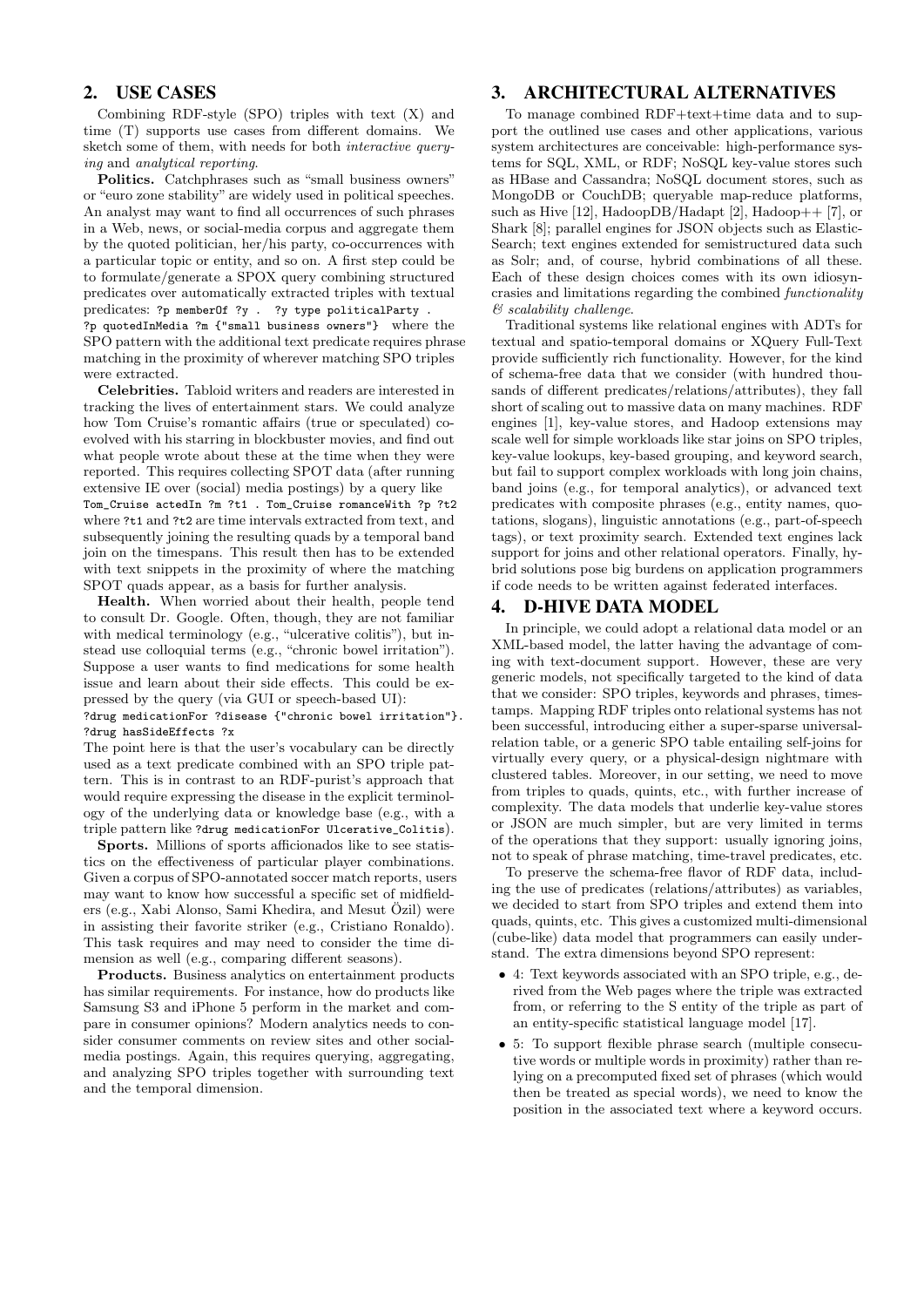Position indexes are standard in IR engines, but typically come with a major increase in storage and computational costs, compared to vanilla inverted lists for single keywords only.

- 6: The timepoint denoting the begin of the validity of the SPO triple and its associated text (e.g., the begin of a person's term as a CEO).
- 7: The timepoint denoting the end of the validity of an SPO triple and its text.
- 8: The timestamp when the SPO triple was captured ("transaction time").

Note that support for ad-hoc phrases with word positions is crucial to tap into entity names (people, places, products) which are not always in canonical representation (i.e., registered entities in the S or O roles of an SPO triple), marketing slogans, people's quotations, remarks in customer reviews, etc. This aspect has been disregarded by prior work on text cubes (e.g., [6]) and has been way underrated in much of the DB&IR literature. Industrial-strength text engines like those of Google, Bing, etc. or SAP TRex for enterprise search [13] invest great care into phrase indexing.

As for the building blocks of a query language, we start with Sparql-like triple patterns and extend them into multidimensional patterns. An oct pattern has the form

## S P O {teXt} @[begin,end] #t

where each of  $s, P, 0$ , teXt, begin, end, t can be variables (starting with ?, to be bound by answers) or input values. teXt can be a composite predicate {(word1,pos1),(word2,pos2),...} with standard phrase search like  $\{(w1, ?p), (w2, ?p +1)\}$  abbreviated as {"w1 w2"}. An example is ?s type politician {"quantum chemistry"} @[1980,2000] (with arbitrary capturing time, hence omitted). Multiple oct patterns or partial octs such as triple, quad, or quint patterns can be conjunctively combined to express joins. For example, we could combine the above search pattern with a second one like ?s bornIn Germany.

#### 5. D-HIVE ARCHITECTURE

Figure 1 depicts a system architecture that we envision for D-Hive. Queries, posed against the API sketched in the previous section, are first processed by an optimizer, which decides whether a Map-Reduce (MR) execution strategy or a DBMS-style query-processing (QP) strategy is preferable. For instance, for highly selective queries, an MR strategy would be unnecessarily consuming resources, reading from disk and transferring over the network items not needed for the result. With a QP strategy, the execution plan would consult specialized D-Hive indices which can surgically access only the items of interest to the query.

D-Hive indices are either basic indices, such as B-/R-trees and inverted lists per keyword, or more sophisticated indices to handle time intervals, phrases and word proximity, and multi-dimensional queries involving, for example, quints, octs, and more exotic operations like band joins and adjacency joins on time intervals or keyword positions. Indices can also be built to support more efficient processing of MR strategies, along the lines of [2, 7]. The optimizer also decides about which indices to employ and how to process them (e.g., loading small indices in memory, etc).

At the storage layer, D-Hive is designed like a federated system, thus being able to utilize different stores. Note that this federation level is transparent to application program-



mers; it refers solely to the storage layer and is encapsulated under the D-Hive API. We are currently experimenting with (i) Hadoop DFS, (ii) key-value stores (HBase and Cassandra), document stores (MongoDB), RDBMSs (PostgreSQL) – and plan to consider further variants. The idea here is to replicate the data a modest number of times with different representations for the replicas (using different underlying stores), this way giving more degrees of freedom to the query/analytics optimizer.

## 6. CHALLENGES

Query Language. We have alluded to extensions of Sparql for querying the combination of RDF, text, and time data, and we have used ad-hoc extensions in examples. However, the design of an appropriate language is a widely open issue and presents the first key challenge. Extending SPO triple patterns with a fourth and fifth dimension of text and time predicates is only one option. The choice of language primitives and composition principles is particularly demanding and critical because queries should be building blocks of more advanced data analytics.

Data Stores. A baseline approach would be to use specialized stores for different dimensions of the D-Hive data items. For instance, an RDF engine (e.g., RDF-3X) may be employed to store SPO triples, text engines (e.g., Lucene) may be utilized for the text parts, and an RDBMS may be used to store time points and intervals (each on all nodes of a cluster). Such an approach would be appropriate if queries involved exclusively either SPO triples, or text phrases, or time predicates. However, for the D-Hive functionality such a fully federated approach is problematic. Going from triples to quads (e.g. with queries involving SPO triples and keywords) would necessitate a large number of needless data accesses and transfers; for instance, the RDF engine's index would not rule out SPO triples not satisfying the keyword constraints and vice versa. Going from quads to quints (e.g. adding capture-time predicates to the query) or to octs (adding time begin and end points for validity and capture times) would greatly exacerbate this problem.

Indexing. Indices may be stored at a different system than the raw data. For instance, a key-value store may be appropriate for indices, in the form of key-value tables.

Index size is a great concern. The simple conceptual jump from triples to quints, and from there to octs and higherdimensional items, may result in exponentially growing index sizes. Simple strategies employed, for example, by in